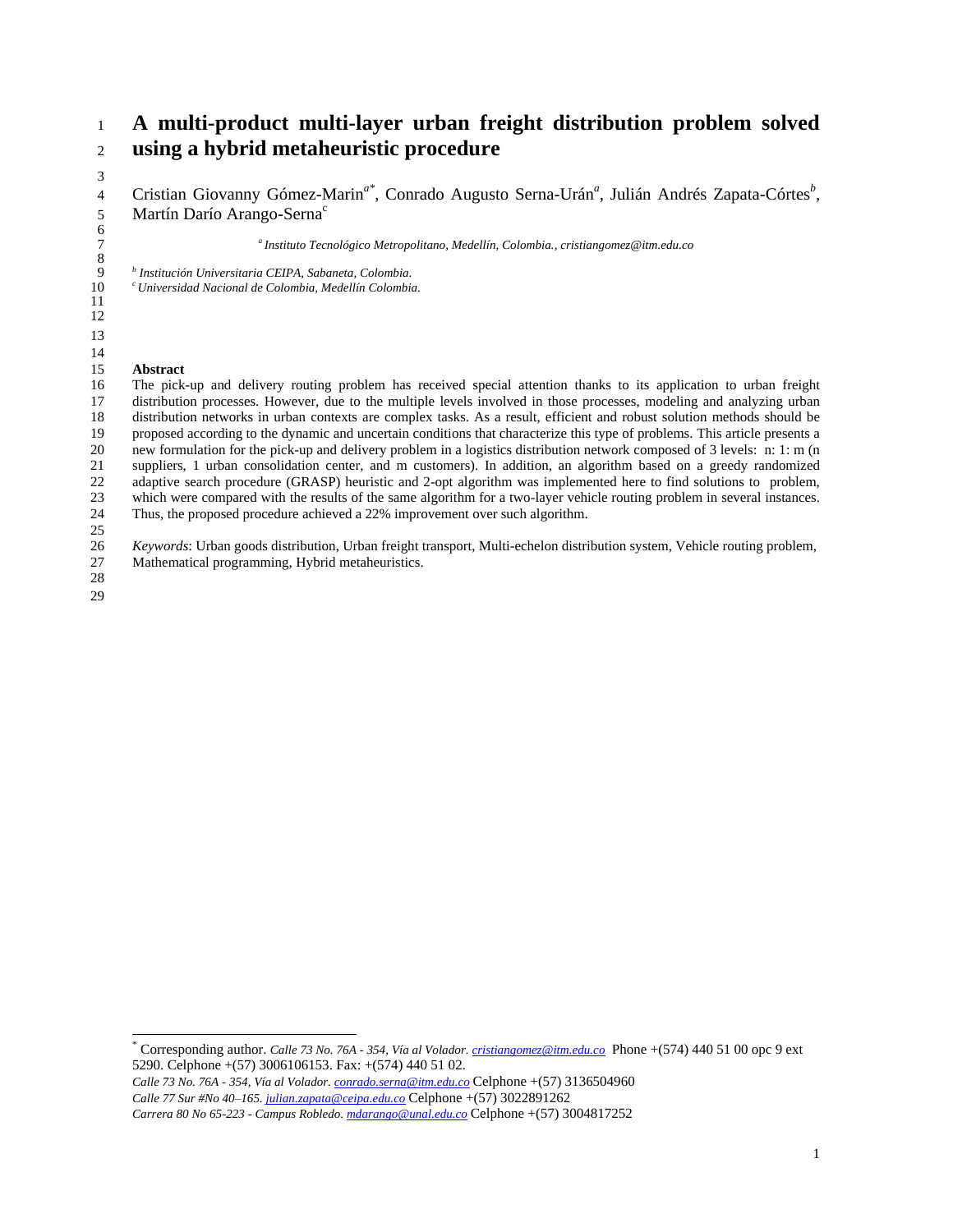#### *1. Introduction*

 Different stakeholders participate in the process of Urban Goods Distribution (UGD) and are part of the urban network required to perform the required pick-up and/or delivery operations in cities. Their coordination and transport decisions influence the performance of the UGD. Coordination and cooperation among the key actors in the urban supply chain are essential for achieving common objectives, as well as adopting more efficient and less individualistic UGD approaches [1– 3].

 In general terms, the supply chain structures in urban context are composed of suppliers, producers, distributors, wholesalers, retailers, and customers. Urban supply chain management requires the use of tools to design and evaluate their processes, which includes the coordination of actors to satisfy customers' demands and effectively respond to city limitations and dynamics.

 In an urban context, the key stakeholders are customers, suppliers, carriers, and the public administration [4]. The customers can be distributors, wholesalers, and retailers; the freight generators perform as suppliers and producers; the carriers offer transport services between customers and freight generators; and the public administration controls or generates scenarios for these private actors. Generally, all the actors perform as individual decision makers, using large amounts of information, their experience, and their interaction to face the dynamic behaviors of the urban context in order to solve daily operation problems [5].

 There are several freight distribution strategies to achieve the objectives of the supply chain, which range from direct deliveries to multi-stop pick-up and delivery routes [6,7]. These strategies are selected based on the characteristics of the distribution context, such as politcies, type of products, accessibility to customers, and quantity of requested orders, among others. The strategies in the urban distribution process seek to satisfy the customers' demands but also have a profitable company operation. This is why they should consider city restrictions and the dynamism of the urban context to promote coordination among actors and improve the performance of the whole distribution process.

 Several factors must be taken into account to determine the operational plan for a distribution process, such as travel time, costs, demand changes, and specific delivery policies established by public administrators. Different types of the Vehicle Routing Problem (VRP) (such as the Capacitated Vehicle Routing Problem, CVRP; the Location Routing Problem, LRP; and the Inventory Routing Problem, IRP; among others) are used to stablish those operational plans. From the operational point of view, the urban distribution process should be performed in an effective and efficient way, that is, satisfying the customer's requests using as less resources as possible in the process. In that sense, a complex formulation of a VRP with specific urban characteristics is needed to tackle the complexities of the context and improve the performance of the distribution processes in cities.

 Some authors have used the multi-layer strategy for representing the distribution network, the multi-product component for the characteristic and amount of freight, and the pick-up and delivery operation for the flow of goods among the actors. This paper proposes an integration of all these characteristics through a robust model with a modular structure, which is more adjusted to real UGD situations.

 The aim of this paper is twofold: (i) to propose a mathematical formulation for an urban freight distribution process involving three important characteristics, i.e., multi-product, multi-layer, and pick-up and delivery operations; and (ii) to develop a solution procedure for the model that can be used in real scenarios.

 This paper is structured as follows. Section 2 presents a literature review. Section 3 describes the urban supply chain structure and the Mixed Integer Linear Programming (MILP) model formulation for the UGD. Section 4 details a hybrid metaheuristic solution procedure to solve the model, and its application is analyzed in section 5. Finally, Section 6 draws the conclusions and suggests future research lines.

#### *2. Literature review*

 Two-tier distribution networks designed for UGD processes have been presented by [8–11]. These networks include one distribution center located on the outskirts and multiple satellite depots inside the city. They use this type of network to design multi-layer routes from the external distribution center to the satellites and from satellites to customers. [12–15] presented a multi-layer distribution structure to coordinate the different flows of goods among the actors located in any layer of the network, which creates tours for the vehicles according to these flows.

 Multi-product distribution is another characteristic of the UGD that has been widely studied due to its complexity. Some authors have proposed mathematical formulations. For instance, [16] studied the multi-product cross-dock problem for pick- up and delivery by splitting the pick-up and delivery location nodes that could be visited more than once by one or more vehicles to solve small instances of the problem. Shaabani and Kamalabadi [17] modeled the multi-product problem in a perishable products sector with one manufacturer and multiple customers under the inventory routing problem model. They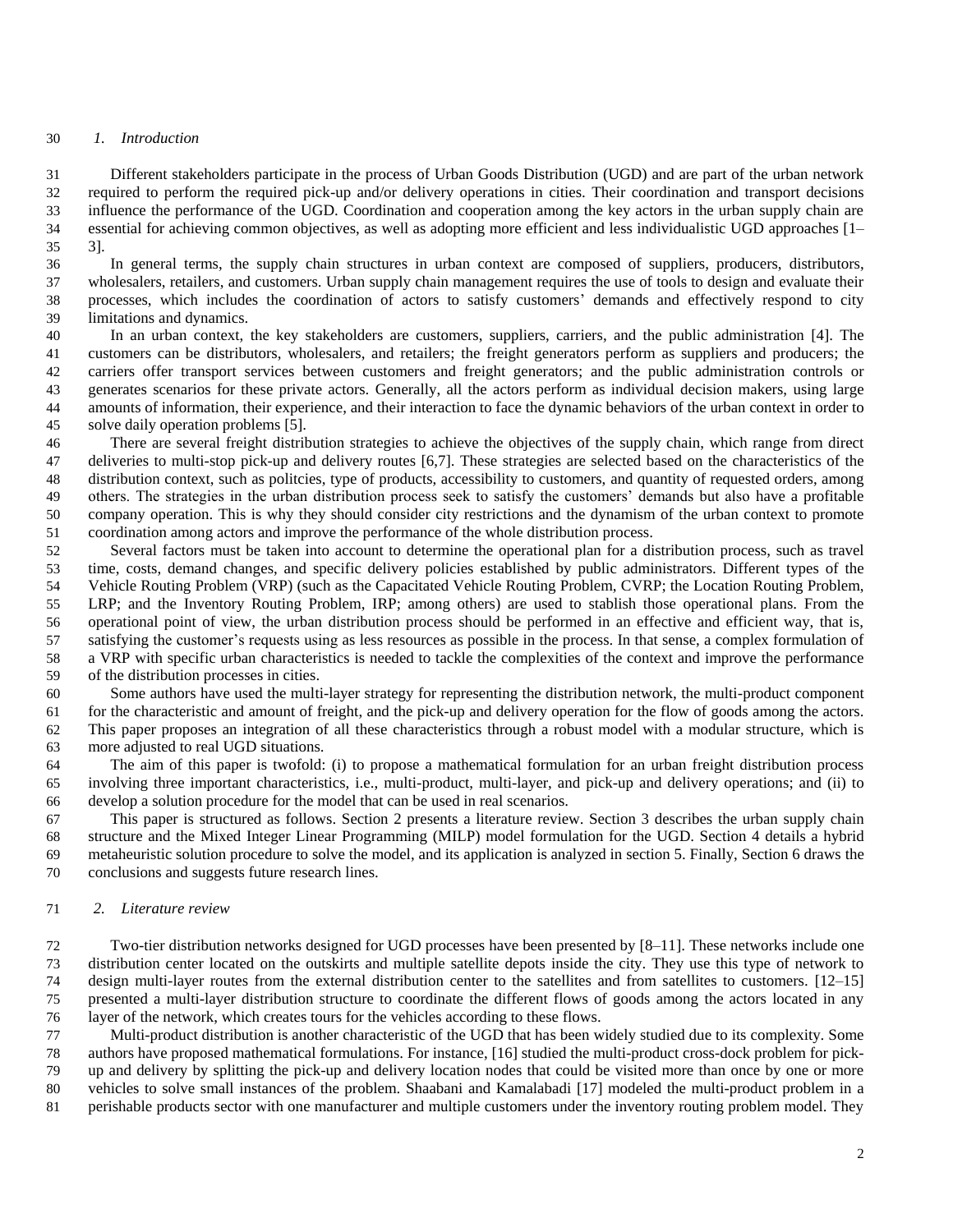used multiple distribution strategies to deliver the products and implemented a population-based simulated annealing heuristic to solve the problem. Letchford and Salazar-González, [18] argue that some CVRP problems require the use of additional commodity flow variables, more specifically, the pick-up and delivery multi-product problem.

 Only a few articles have incorporated both multi-layer and multi-product characteristics. This integration has been studied by [19], who proposed an integrative three-layer multiproduct distribution network using different routes to integrate the layers into the network. A more complex network with four layers was presented by [20] to solve a pick-up and delivery problem with multiple products and heterogeneous fleets using integrative routes for the multiple layers and considering different numbers of layers in which a vehicle can perform the routes. Boccia, Crainic, Sforza and Sterle [21] proposed an Integer Linear Programming (ILP) formulation, using a flow-intercepting approach, for the location decision of a multi-commodity location routing problem in a three-layer city logistics model. They used a branch and cut algorithm for the solution.

 As UGD problems become more complex, some authors have implemented hybrid metaheuristics to solve them. Canales-Bustos et al. [22] presented a case in which these techniques were used. They developed a hybrid particle swarm optimization metaheuristic to solve a three-objective problem model, including the minimization of transport cost, gas emissions, and quality deviation at production plants. Ahkamiraad and Wang [23] proposed a MILP for a distribution system with multiple cross-docks in order to solve a pick-up and delivery CVRP with time windows. For the solution, they used a hybrid genetic algorithm with a Particle Swarm Optimization (PSO) algorithm. Peres et al. (2017) [24] presented a hybrid randomized variable neighborhood descent search to solve an inventory routing problem with transshipment in a retail sector, thus minimizing inventory and transport costs. Pichka et al. [25] proposed a hybrid simulating annealing heuristic to solve a 2-echelon location routing problem in which a third-party logistics company is contracted to perform the routes. In turn, [26] formulated a hybrid multi-population genetic algorithm to solve a multi-depot location routing problem with different delivery options for customers (such as home deliveries or pick-up point deliveries), which represent all the connection decisions between depots, satellites, and customers. This study does not consider direct deliveries, that is, from suppliers to customers without going through depots or satellites.

 To sum up, despite the analysis of hundreds of articles of different types of VRP, LRP, IRP, and multi-layer VRP, it appears that the field has not yet explored a three-layer multi-product problem in a three-level urban distribution network n: 1: m (n suppliers, 1 distribution center, and m customers) for pick-up and delivery with three different types of routes.

### *3. Model structure and formulation*

 This paper considers an urban distribution network with three layers and three main types of actors: several suppliers, one urban consolidation center (UCC), and multiple customers. The freight is originated by the suppliers in the first layer. Each supplier has unlimited capacity to supply a unique product to fulfill the consolidation center orders. The UCC (i.e., the second layer) takes the customers' orders, consolidates them, and requests the products form the suppliers. The customers, located in the third layer, generate the deterministic demand for different products and share it with the UCC, including information about time windows and quantities.

 The UCC consolidates the customers' orders, uses this information to request the products from the suppliers, and allocates the pick-up and delivery routes according to the capacity of a homogeneous fleet of vehicles. The consolidation could be done at the UCC or in the vehicles. The products are distributed by the vehicles using single or interlayer routes. Each vehicle can perform pick-up, delivery, or pick-up + delivery routes, but, once the vehicle is assigned to one type of route, it cannot be changed.

 The exchange of products and information has a three-layer structure in which different types of pick-up and delivery routes can be used. The three types of routes allow us to integrate different flows of products between layers and makes the tours more flexible to perform the pick-up and delivery operation. Fig. 1 shows the three types of routes: *R1*, pick-up; *R2*, pick-up and delivery; *R3*, delivery.

*R1* (Pick-up): This route is exclusively dedicated to pick up products at supplier locations. According to the demand level, this route can be performed as a direct pick-up from just one supplier or as a tour, visiting several of them. The products are delivered at the UCC.

 *R2* (Pick-up and delivery): This route is designed for the pick-up and delivery process. First, the products are picked up at the suppliers and then delivered to customers, and the UCC could be a delivery point.

*R3* (Delivery): This route contemplates only deliveries to one or more customers from the UCC.

 These routes allow the model to propose supply routes from the suppliers to the UCC and direct delivery routes from the UCC to customers, but also routes that combine pick-up and delivery. These routes can be available or not in order to reduce distribution costs.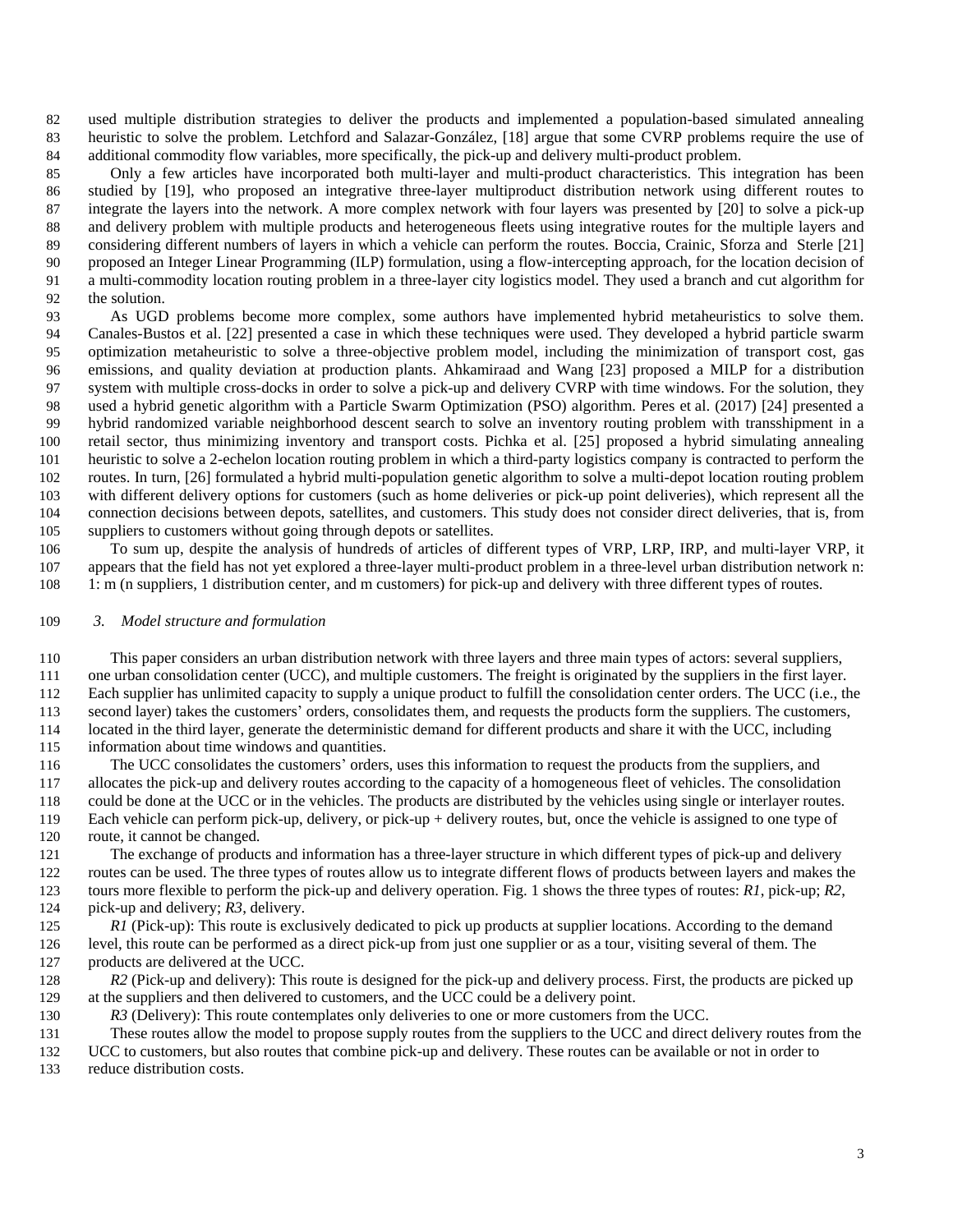# 3.1. Mathematical formulation

 This paper presents an urban supply chain model for a multi-layer multi-product pick-up and delivery VRP in which the following assumptions are included:

- 137 Each supplier supplies only one type of product. The demand of all customers for each product should be less than or equal to the supply of the respective supplier.
- Each customer requests at less two different products from the suppliers.
- 140 Homogeneous vehicles are used, and they start and finish their routes at the UCC.

 The mathematical formulation of the model for the logistic distribution network proposed here could be described as a 142 direct graph  $G = (N, A)$ . The set of nodes  $N = C \cup F \cup \overline{0}$  includes the subset  $C = \{j, ..., j'\}$  that represents the 143 customers. The subset  $F: = \{i, ..., i'\}$  represents the suppliers, and node 0 is the UCC. The  $\vec{A}$  set of arcs denotes the links 144 between the nodes. There are complete subgraphs that consist of suppliers  $i, ..., i'$  and the UCC, as well as customers 145 *i*, ..., *j'* and the UCC. To ensure direct trips between suppliers and customers, G contains the arcs  $\{i, j\}$ ,  $i \in F$ ,  $j \in C$ 146 . The homogenous fleet of vehicles is indexed by  $k \in K$ , and they start and finish their routes  $R:\{R1, R2, R3\}$  at the UCC.

- To ensure that the UCC acts as a consolidation center, R1 must be executed before R3, which allows the products that arrive to the UCC in R1 to be forwarded to customers. Suppliers are assumed to be able produce enough products to satisfy the demand of all customers. The MILP formulation for the distribution problem (with n suppliers, m customers, and one UCC) is the following:
- 

### Parameters:

| $\begin{array}{c}\nK = \{k\} \\ C_{ij}\n\end{array}$ | Set of vehicles                                                                 |
|------------------------------------------------------|---------------------------------------------------------------------------------|
|                                                      | Cost of travel f rom node i to node j (monetary units)                          |
| $\theta^k$                                           | Capacity of the vehicle $k \in K$ in units of product (200 units)               |
| $d_{j,p}$                                            | Demand of customer $j \in C$ f or product $p \in P$ (units of product)          |
| $o_{i,p}$                                            | Quantity of product $p \in P$ supplied by supplier $i \in F$ (units of product) |
| $\lambda_i^k$                                        | Time at which vehicle $k \in K$ starts its service to customer $j \in C$        |
| $u_j$                                                | Service time at customer $j \in C$ (minutes)                                    |
|                                                      | Time window f or the service at customer $j \in C$ (minutes)                    |
| $\begin{array}{c} e_j, l_j \\ t_{ij}^k \end{array}$  | Travel time of vehicle $k \in K$ between the nodes $i, j \in N$ (minutes)       |
|                                                      |                                                                                 |

Variables:

| $q_{i,p}^{k,r}$ | Quantity of product $p \in P$ transported in vehicle $k \in K$ before visiting node on route $i \in \{F \cup 0 \cup C\}$          |
|-----------------|-----------------------------------------------------------------------------------------------------------------------------------|
| $\rho_{j,p}^k$  | Quantity of product $p \in P$ in vehicle $k \in K$ that leaves the UCC and must be delivered at nodes $j \in C$                   |
| $x_{i,j}^{k,r}$ | Binary decision variable that is equal to 1 if vehicle $k \in K$ uses the arc from i to j on route $r \in R$ ; otherwise, it is 0 |

 The Objective Function (OF) seeks to minimize the transportation cost and the number of tours needed to perform the different routes. In this study, the OF was divided into three parts, which correspond to routes *R1, R2,* and *R3*. Such OF is 157 given by Eq.  $(1)$ 

<span id="page-3-0"></span>
$$
Min \sum_{k \in K} \left[ \sum_{i \in F} C_{0,i} x_{0,i}^{k,r_1} + \sum_{i \in F} \sum_{j \in F, i \neq j} C_{i,j} x_{i,j}^{k,r_1} + \sum_{i \in F} C_{i,0} x_{i,0}^{k,r_1} \right] +
$$
  

$$
\sum_{k=1}^{K} \left[ \sum_{i=1}^{F} C_{0,i} x_{0,i}^{k,r_2} + \sum_{i}^{F} \sum_{j,i \neq j}^{F} C_{i,j} x_{i,j}^{k,r_2} + \sum_{i}^{F} \sum_{j,i \neq j}^{F} C_{i,j} x_{i,j}^{k,r_2} + \sum_{i}^{F} \sum_{j,i \neq j}^{F} C_{i,j} x_{i,j}^{k,r_2} + \sum_{i}^{F} C_{i,0} x_{i,0}^{k,r_2} \right] +
$$
  

$$
\sum_{k=1}^{K} \left[ \sum_{j=1}^{C} C_{0,j} x_{0,j}^{k,r_3} + \sum_{i}^{C} \sum_{j,i \neq j}^{F} C_{i,j} x_{i,j}^{k,r_3} + \sum_{i=1}^{C} C_{i,0} x_{i,0}^{k,r_3} \right]
$$
(1)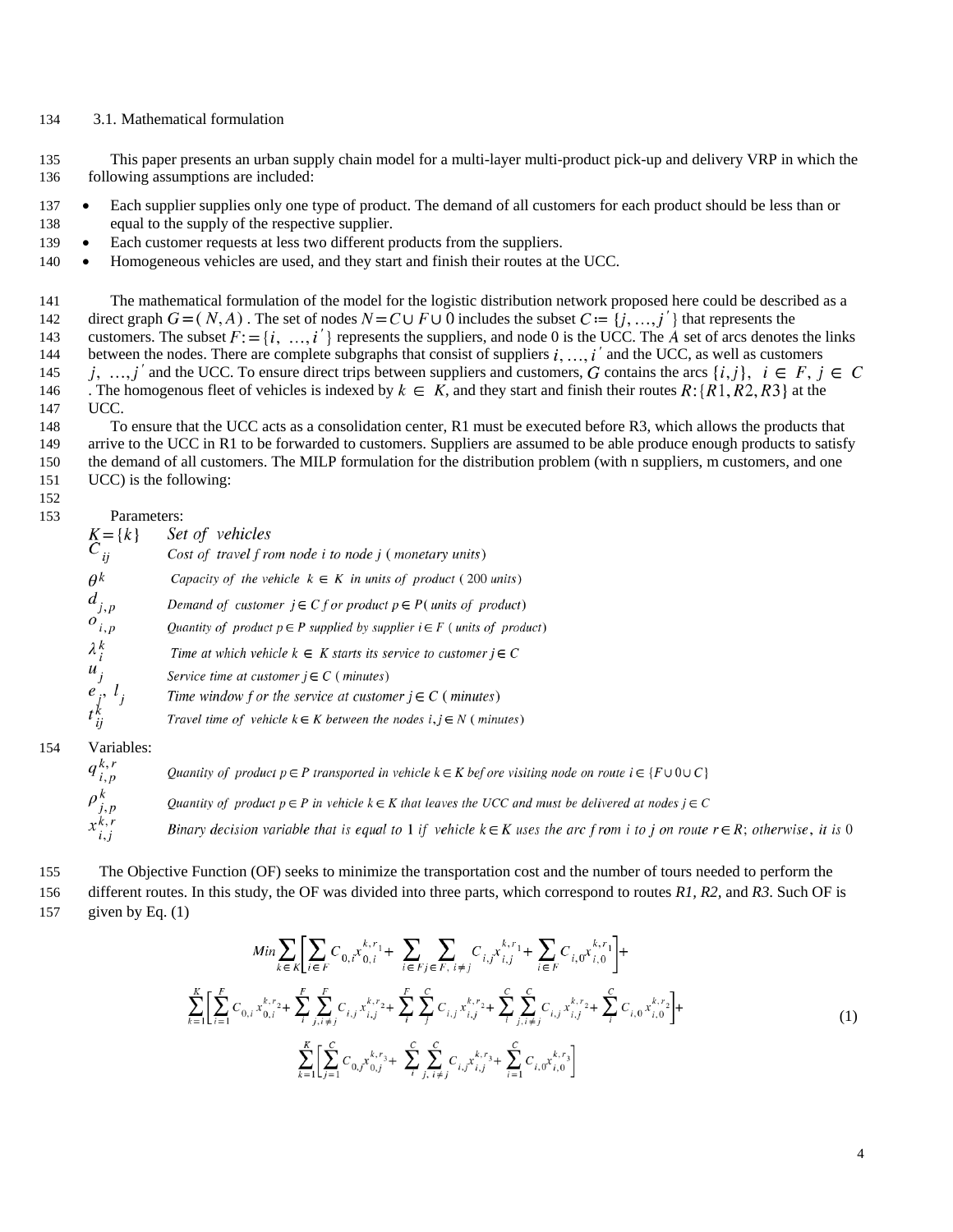The first part, which corresponds to *R1* routes, includes three elements: (a) transport cost from the UCC to the first supplier, (b) transport cost between the suppliers on the route, and (c) cost from the last supplier to the UCC. The second 160 part, for *R2* routes, has five elements: (a) transport cost from the UCC to the supplier, (b) cost between suppliers, (c) cost from the last supplier to the first customer, (d) cost between customers, and (e) cost of returning from the last customer to the UCC. Similarly, the third part of the objective function corresponds to *R3* routes and has three elements: (a) transport

163 cost from the UCC to the customers, (b) cost between customers, and (c) cost from the last customer to the UCC.

164 The following are the general constraints for all the routes:

165

<span id="page-4-0"></span>
$$
\sum_{k \in \mathcal{K}r \in \{R\} \cup r} \sum_{j} \left[ \sum_{i \in F, i \neq j} x_{i,j}^{k,r} + x_{0,i}^{k,r} \right] = 1 \qquad \forall \ i \in F
$$
\n(2)

$$
\sum_{k \in \mathcal{K}} \left[ \sum_{i \in \text{FUC, } i \neq j} x_{i,j}^{k,r_2} + \sum_{i \in \text{CUD, } i \neq j} x_{i,j}^{k,r_3} \right] = 1 \qquad \forall j \in \mathcal{C}
$$
\n(3)

166 Each supplier  $i \in F$  is visited only once by vehicle  $k \in K$  from the UCC or from other suppliers on routes *R1* and *R2*, as 167 stated in Eq. ([\(2](#page-4-0)). In the same way, each customer  $j \in C$  is visited only once by vehicle  $k \in K$  coming from a supplier, from 168 other customer on route *R2*, from the UCC on route *R2*, from other customers on route *R3*, or from the UCC on route *R3*, as 169 established in Eq. ([\(3](#page-4-1)).

170

$$
\sum_{i \in F} x_{0,i}^{k,r} \le 1 \qquad \forall \, k \in K, r \in \{R\} \setminus r_3 \tag{4}
$$

<span id="page-4-2"></span><span id="page-4-1"></span>
$$
\sum_{i \in C} x_{0,i}^{k,r_3} \le 1 \qquad \forall \ k \in K \tag{5}
$$

171 Vehicle  $k \in K$  must leave the UCC only once on each route, as stated in Eqs[. \(](#page-4-2)4) and [\(](#page-4-3)5).

<span id="page-4-6"></span><span id="page-4-5"></span><span id="page-4-4"></span><span id="page-4-3"></span>
$$
\sum_{i \in F} x_{i,0}^{k,r_1} \le 1 \qquad \forall \ k \in K \tag{6}
$$

$$
\sum_{i \in C, i \neq 0} x_{i,0}^{k,r} \le 1 \qquad \forall k \in K, \{R\} \setminus r_1 \tag{7}
$$

172 Additionally, the vehicles must return to the UCC on each route, as in Eq. [\(](#page-4-4)6) and Eq[. \(](#page-4-5)7).

174 Constraints at Eq. ([8](#page-4-6))–([14](#page-4-7)) consider the flow conservation for each vehicle and each node. That is, for each node *i,* 0, *j* 175 that has a vehicle input, there must be an output:

176

173

$$
\left(x_{0,i}^{k,r_1} + \sum_{j \in F, i \neq j} x_{j,i}^{k,r_1}\right) - \left(\sum_{j \in F, i \neq j} x_{i,j}^{k,r_1} + x_{i,0}^{k,r_1}\right) = 0 \qquad \forall \ k \in K, i \in F
$$
\n<sup>(8)</sup>

$$
\left(x_{0,j}^{k,r_2} + \sum_{i \in F} x_{i,j}^{k,r_2} + \sum_{i \in C, i \neq j} x_{i,j}^{k,r_2}\right) - \left(x_{j,0}^{k,r_2} + \sum_{i \in C, i \neq j} x_{j,i}^{k,r_2}\right) = 0 \qquad \forall j \in C, k \in K
$$
\n<sup>(9)</sup>

$$
\left(x_{0,j}^{k,r_3} + \sum_{i \in C, i \neq j} x_{i,j}^{k,r_3}\right) - \left(x_{j,0}^{k,r_3} + \sum_{i \in C, i \neq j} x_{j,i}^{k,r_3}\right) = 0 \qquad \forall j \in C, k \in K
$$
\n(10)

$$
\left(x_{0,i}^{k,r_2} + \sum_{j \in F, i \neq j} x_{i,j}^{k,r_2}\right) - \left(\sum_{j \in F, i \neq j} x_{j,i}^{k,r_2} + \sum_{j \in C} x_{i,j}^{k,r_2}\right) = 0 \qquad \forall k \in K, i \in F
$$
\n(11)

$$
\sum_{i \in F} x_{0,i}^{k,r} - \sum_{i \in F} x_{i,0}^{k,r} = 0 \qquad \forall \ k \in K
$$
 (12)

$$
\sum_{i \in F} x_{0,i}^{k,r_2} - \sum_{i \in C} x_{i,0}^{k,r_2} = 0 \qquad \forall \ k \in K
$$
\n(1)

<span id="page-4-7"></span>
$$
\sum_{i \in C} x_{0,i}^{k,r_3} - \sum_{j \in C} x_{i,0}^{k,r_3} = 0 \qquad \forall \ k \in K
$$
\n(1)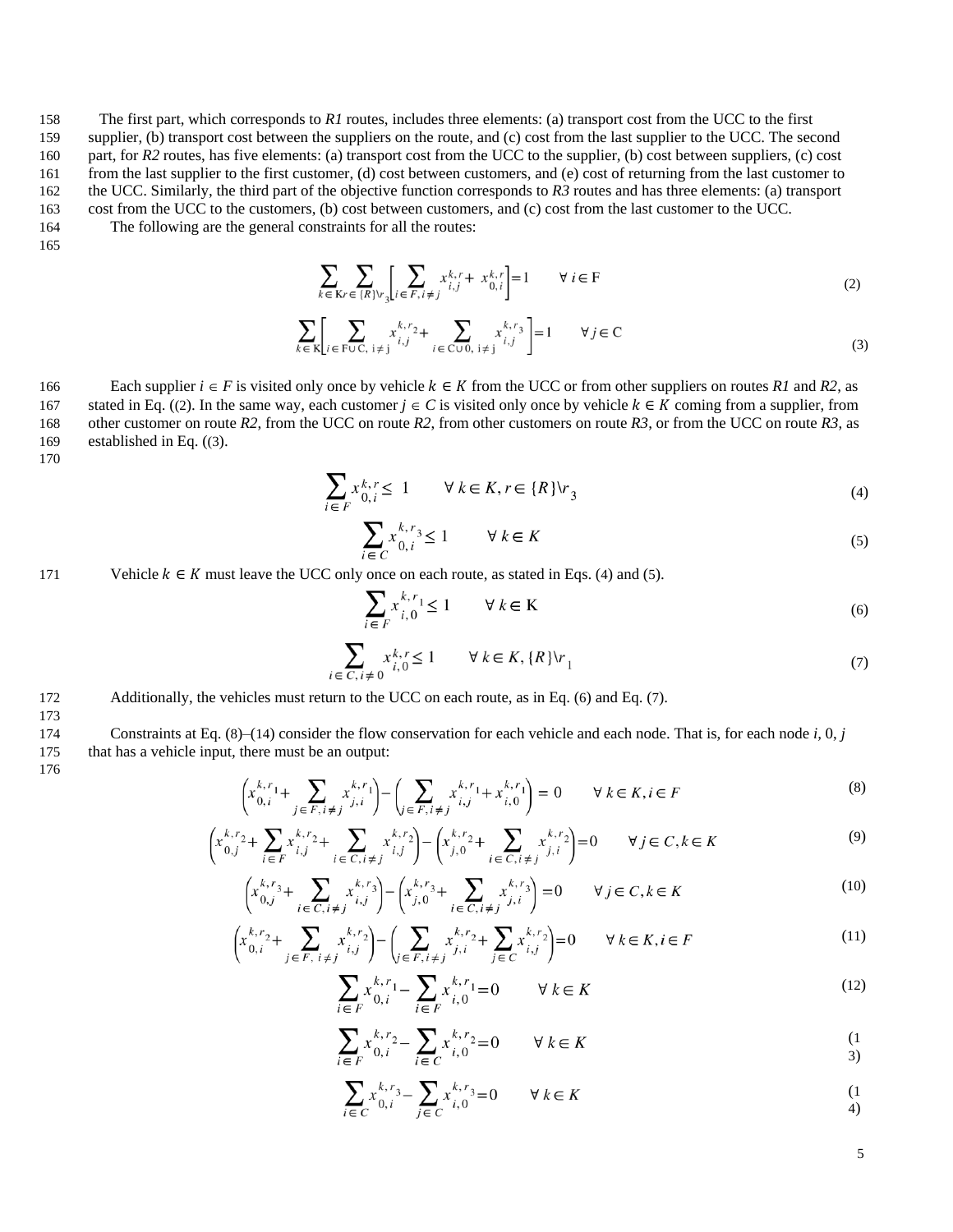The capacity constraints for *R1* routes are presented in Eq. ([15](#page-5-0)) to ([18](#page-5-1)). The vehicles must be empty when they depart from the UCC to the suppliers and return loaded to the UCC, without exceeding their capacity. The production capacity of 179 the supplier  $o_{in}$  is assumed to be enough to meet all customers' demands for product p. Constraint formulated by Eq. ([15](#page-5-0)) ensures that the amount of product *p* delivered to the UCC by vehicle *k* is greater than or equal to the quantity of product *p* requested by the UCC. In Eq. ([16](#page-5-2)), the quantity of product *p* transported by each vehicle *k* must be less than or equal to its capacity. Constraint formulated by Eq. ([17](#page-5-3)) establishes that the load of product *p* that is delivered to the UCC by vehicle *k* on arc (i, 0) must be less than or equal to the capacity of the vehicle. The quantity of product *p* transported by each vehicle *k* must be less than or equal to its capacity Eq. ([18](#page-5-1)), including the last arc to the UCC.

185

$$
q_{j,p}^{k,r_1} - o_{i,p} - q_{i,p}^{k,r_1} \leq \theta^k \left(1 - x_{i,j}^{k,r_1}\right) \qquad \forall \ i, j \in F, i \neq j, \ p \in P, k \in K
$$
 (15)

$$
q_{0,p}^{k,r_1} - o_{i,p} - q_{i,p}^{k,r_1} \leq \theta^k \left(1 - x_{i,0}^{k,r_1}\right) \qquad \forall i \in F, \ p \in P, k \in K
$$
 (16)

<span id="page-5-3"></span><span id="page-5-2"></span><span id="page-5-1"></span><span id="page-5-0"></span>
$$
\sum_{p \in P} q_{i,p}^{k,r_1} \le \theta^k \qquad \forall \ i \in F \cup 0, k \in K \tag{17}
$$

<span id="page-5-4"></span>
$$
q_{0,p}^{k,r_1} \leq \theta^k \left( \sum_{i \in F} x_{i,0}^{k,r_1} \right) \qquad \forall \ k \in K, p \in P \tag{18}
$$

186

187 The capacity constraint in Eq. ([19](#page-5-4)) should also be applied to routes *R2* and *R3*.

<span id="page-5-5"></span>
$$
\sum_{p \in P} q_{i,p}^{k,r} \le \theta^k \qquad \forall \ i \in F \cup C, \ k \in K, \ r \in R \setminus \{r_1\}
$$
\n
$$
\tag{19}
$$

# 188 The amount of product  $p \in P$  that is loaded into vehicle  $k \in K$  at the UCC to perform R3 routes should be less than or

189 equal to the amount of product  $p \in P$  received by the UCC from *R1*. The set of constraints from Eq. ([20](#page-5-5)) to ([21](#page-5-6)) applies to 190 delivery only and pick-up plus delivery routes.

<span id="page-5-6"></span>
$$
q_{i,p}^{k',r_3} \le \sum_{k \in K} q_{0,p}^{k,r_1} + \theta^k \left( 1 - x_{0,i}^{k',r_3} \right) \qquad \forall \ i \in C, \ p \in P, k \in K
$$
\n<sup>(20)</sup>

### 191 Eq. ([21](#page-5-6)) to Eq. ([23](#page-5-7)) limit the quantity of products that can be loaded into vehicles when a route *R2* is performed, that is, 192 the nodes could be either pick-up or delivery nodes. This also applies to the third route at Eq. ([24](#page-5-8)).

$$
q_{j,p}^{k,r_2} - o_{i,p} - q_{i,p}^{k,r_2} \leq \theta^k \left(1 - x_{i,j}^{k,r_2}\right) \qquad \forall \ i, j \in F, i \neq j, \ p \in P, k \in K
$$
\n<sup>(21)</sup>

$$
q_{j,p}^{k,r_2} - o_{i,p} - q_{i,p}^{k,r_2} \le \theta^k \left( 1 - x_{i,j}^{k,r_2} \right) \qquad \forall \ i \in F, j \in C, \ p \in P, k \in K
$$
 (22)

<span id="page-5-7"></span>
$$
q_{j,p}^{k,r_2} - q_{i,p}^{k,r_2} + d_{i,p} - \leq \theta^k \left( 1 - x_{i,j}^{k,r_2} \right) \qquad \forall \ i, j \in C, i \neq j, \ p \in P, k \in K
$$
\n<sup>(23)</sup>

$$
q_{j,p}^{k,r_3} - q_{i,p}^{k,r_3} + d_{i,p} - \leq \theta^k \left( 1 - x_{i,j}^{k,r_3} \right) \qquad \forall \ i, j \in C, i \neq j, \ p \in P, k \in K \tag{24}
$$

193 In turn, constraints formulated by Eq. ([25](#page-5-9)) to Eq. ([27](#page-5-10)) limit the quantities of products that can be loaded into the vehicles 194 on delivery routes *R2* and *R3* after leaving the UCC .

$$
\rho_{i,p}^k - d_{j,p} \le \rho_{j,p}^k + \theta^k \left( 1 - x_{i,j}^{k,r_2} \right) \qquad \forall \ i, j \in C, i \ne j, \ k \in K, \ p \in P \tag{25}
$$

<span id="page-5-9"></span><span id="page-5-8"></span>
$$
\rho_{0,p}^k + \theta^k \left( 1 - x_{0,j}^{k,r} \right) \ge \rho_{j,p}^k \qquad \forall j \in C, k \in K, p \in P
$$
\n
$$
(26)
$$

<span id="page-5-11"></span><span id="page-5-10"></span>
$$
\rho_{0,p}^k + \theta^k \left( 1 - x_{0,j}^{k,r_3} \right) \ge \rho_{j,p}^k \qquad \forall j \in C, k \in K, p \in P \tag{27}
$$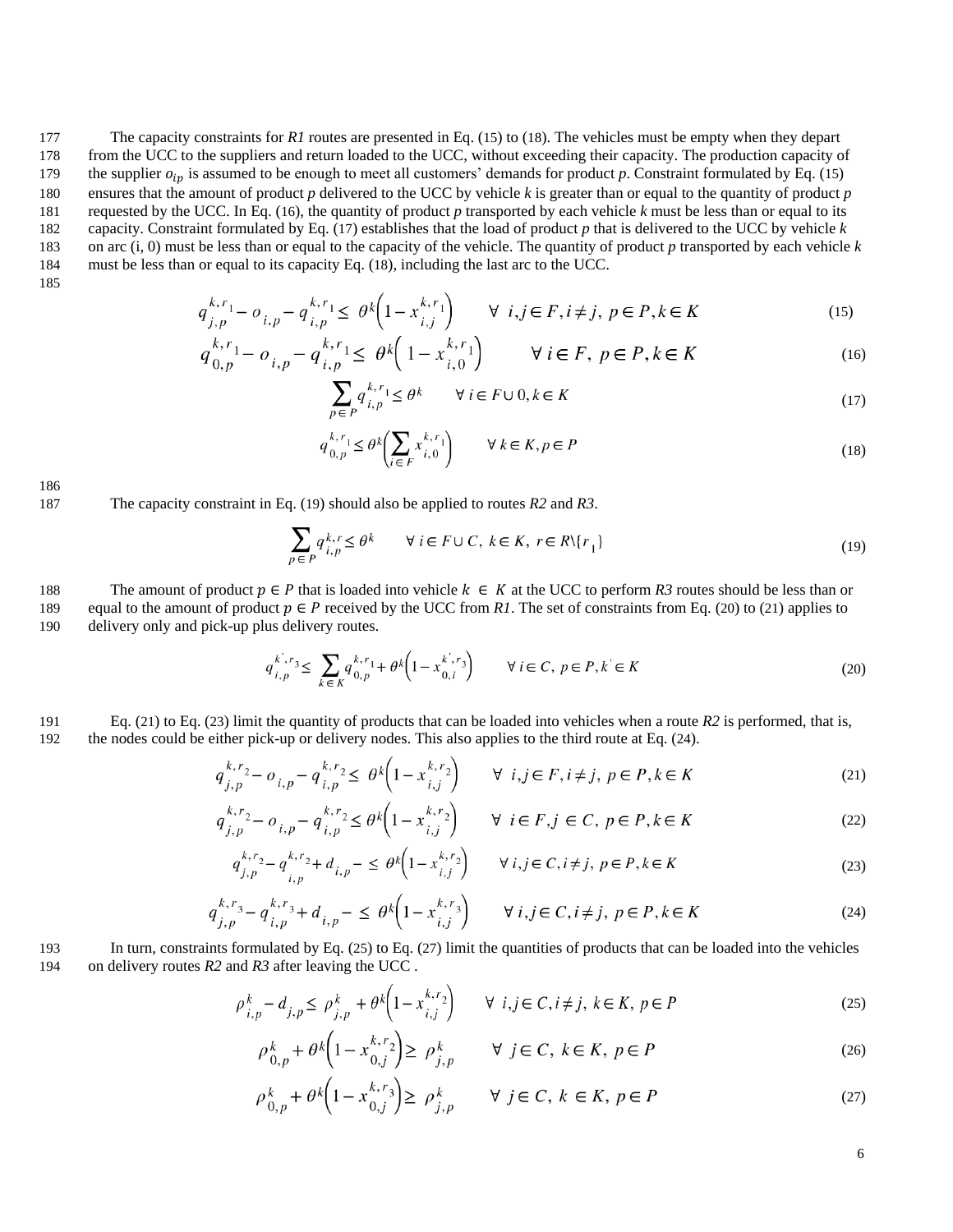In Eq ([25](#page-5-9)), the quantity of product *p* in vehicle *k* arriving at node *j* must be less than or equal to the quantity of product that arrived at the previous node (i) less the demand of customer *j*, while respecting the capacity of the vehicle. According to Eq. ([26](#page-5-11)) and ([27](#page-5-10)), the amount of product that must be loaded into the vehicle must be greater than or equal to the amount of product that must be delivered to customers, which applies to *R2* and *R3* routes.

 Eq. ([28](#page-6-0)) to Eq. ([30](#page-6-1)) ensure that customer demand is satisfied. In turn, Equation ([32](#page-6-2)) ensures that vehicle capacities are respected.

<span id="page-6-3"></span><span id="page-6-0"></span>
$$
\rho_{j,p}^k \ge d_{j,p} \qquad \forall \ j \in C, \ k \in K, \ p \in P \tag{28}
$$

$$
\rho_{0,p}^k + \theta^k \left(1 - x_{0,j}^{k,r_3}\right) \ge \rho_{j,p}^k \qquad \forall j \in C, \ k \in K, \ p \in P
$$
\n
$$
(29)
$$

<span id="page-6-1"></span>
$$
\sum_{p \in P} \rho_{j,p}^k \le \theta^k \qquad \forall j \in C \cup 0, \ k \in K \tag{30}
$$

 In Eq. ([28](#page-6-0)), the quantity of product *p* loaded into vehicle *k* that goes from the UCC to node *j* must be greater than or equal to the quantity of product *p* requested by the customers. In Eq. ([29](#page-6-3)), the amount of product that must be loaded into vehicle *k* at the UCC must be greater than or equal to the amount of product that must be delivered to customers on *R3* routes. Constraint in Eq. ([30](#page-6-1)) ensures that the capacity of the vehicles is not exceeded.

Additionally, Eq. ([31](#page-6-4)) and Eq. ([32](#page-6-2)) guarantee a loading balance on *R2* and *R1* routes.

$$
\rho_{j,p}^k \le q_{j,p}^{k,r_2} + \theta^k \left( 1 - \sum_{i \in FU0} x_{i,j}^{k,r_2} \right) \qquad \forall j \in C, \ p \in P, k \in K
$$
\n
$$
(31)
$$

<span id="page-6-4"></span><span id="page-6-2"></span>
$$
\sum_{k \in K} \rho_{o,p}^k = \sum_{k \in K} q_{0,p}^{k,r_1} \qquad \forall \ p \in P
$$
\n
$$
(32)
$$

 Constraint in Eq. ([33](#page-6-5)) ensures the input and output loading balance on *R3* routes. Eq. ([34](#page-6-6)) guarantees the return of the vehicles to the UCC.

$$
\rho_{o,p}^{k} \ge \rho_{j,p}^{k} + d_{j,p} - \theta^{k} \left( 1 - x_{j,0}^{k,r} \right) \qquad \forall j \in C, \ p \in P, \ k \in K
$$
\n(33)

$$
q_{j,p}^{k,r} \leq \theta^k \left(1 - x_{j,0}^{k,r}\right) \qquad \forall j \in C, \ p \in P, k \in K, r \in R \setminus \{r_1\}
$$
\n
$$
\tag{34}
$$

The constraints of the time windows are ensured by Eqs. ([35](#page-6-7)) and ([36](#page-6-8)).

<span id="page-6-8"></span><span id="page-6-7"></span><span id="page-6-6"></span><span id="page-6-5"></span>
$$
e_i \leq \lambda_i^k \leq l_i \qquad \forall \ i \in N, k \in K \tag{35}
$$

$$
x_{i,j}^{k,r} \left( \lambda_i^k + t_{i,j}^k + u_i - \lambda_j^k \right) \le 0 \qquad \forall \ i, j \in \mathbb{N}, k \in K, r \in R \setminus \{r_1\}
$$
\n
$$
(36)
$$

#### *4. Hybrid greedy randomized solution procedure*

 The basic VRP with one OF for delivery routes and a common set of few constraints is already a NP-Hard optimization problem [27,28]. In this study, the MILP formulation was tested using GAMS ® (General Algebraic Modeling System) language and the CPLEX Solver in the NEOS server [29]. Nevertheless, a small instance with 15 nodes used up all the computational resources, as shown in Section 4. Due to the complexity of the model, the number of restrictions, and different indexes in the decision variables, an exact solution is not feasible in a short computational time; therefore, a more advanced solution technique should be implemented. This article presents a metaheuristic that uses a procedure that includes the following four steps to solve the problem, as shown in the IDF0 diagram in Fig. 2:

 1) Step one: Assign *R2* routes to visit all the suppliers, load the vehicles, and assign the customers according to the number and type of loaded products.

2) Step two: Map routes and improve *R2* routes.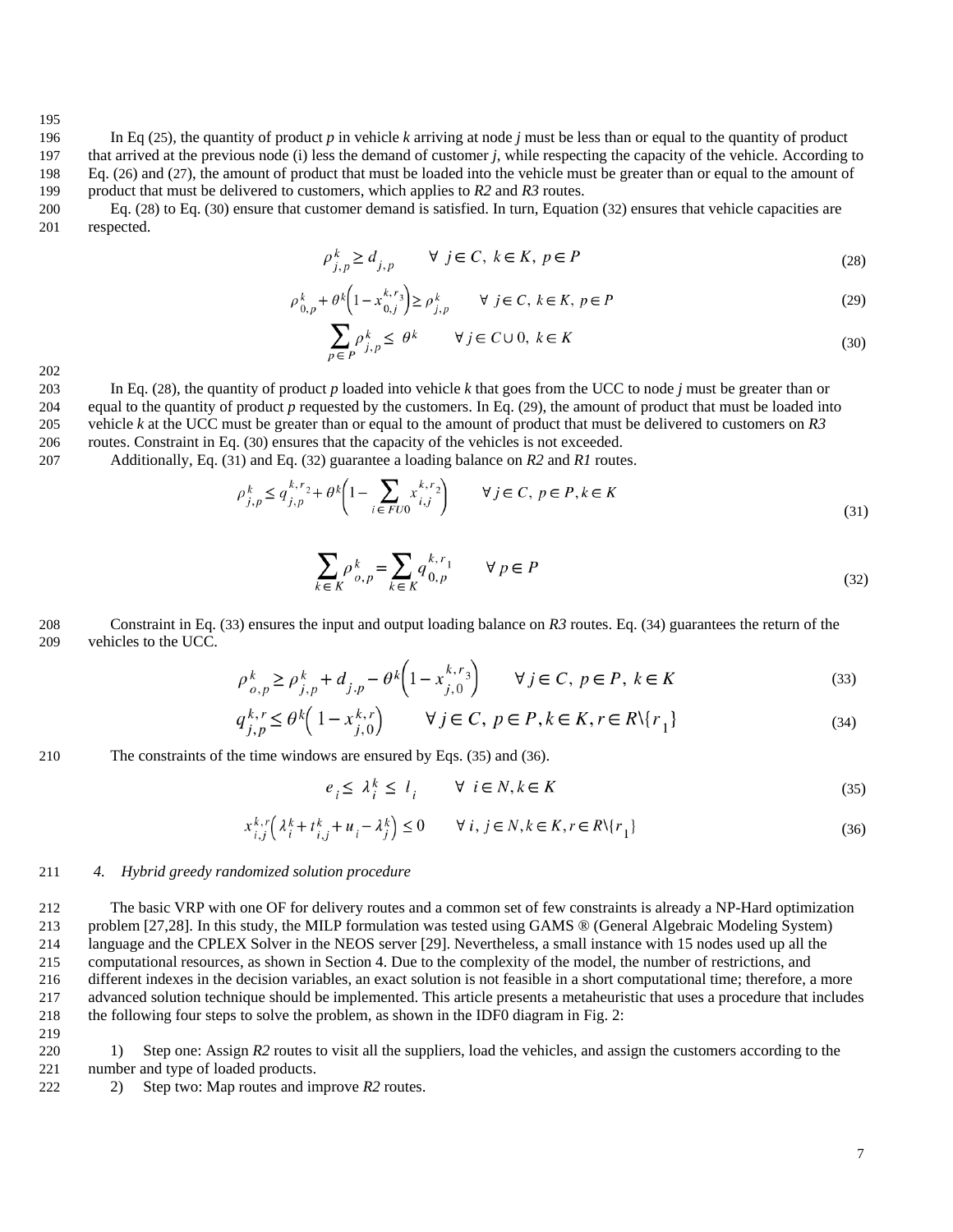3) Step three: Assign customers and suppliers to *R1* and *R3* routes according to the actors that are not included in *R2* routes.

4) Step four: Design and improve *R1* and *R3* routes.

 The solution algorithm for this specific UGD model is based on the cluster first-route second heuristic and a well-known metaheuristic such as the greedy randomized adaptive search procedure (GRASP) [8,30] with a local search heuristic such as the 2-opt optimal operator [31,32].

 To perform the routing process, the two heuristics are used based on the cluster first-route second strategy because there are three different types of routes in the distribution model and the nodes must be assigned to each type of route.

 The assignment starts by constructing the *R2* routes since they are more complex (pick-up plus delivery) than the other types of routes. First, supplier and customer nodes are classified, and then, according to the vehicle capacity, the suppliers are randomly assigned until the maximum capacity of the vehicle is reached, which generates a wider computational search area to explore. Afterward, customers' demand and the combination of products requested by them are found in order to fulfill the demand, visiting the customer only once. This procedure is repeated until all the pairing possibilities between suppliers and customers have been established.

 Once the nodes have been assigned to *R2*, a GRASP algorithm is executed to find an initial solution to the routing problem and, subsequently, a 2-opt algorithm is run on the same route to improve the initial fitness value of the solution.

 The GRASP algorithm begins by searching two nodes with the minimum distance from the depot and randomly selecting one of them to start the tour form the UCC to such selected node. This procedure is repeated to select two candidates with the shortest distance from the current node until the tour is completed. After this procedure is carried out, the nodes on the same route are rearranged (2-opt) to improve the solution, and the entire algorithm is executed 10000 times to select the best solution for the tour of *R2* routes.

 The nodes that have not been assigned in the previous procedure are selected as supplier nodes for *R1* or as customer nodes for *R3*. For each set of nodes, the GRASP algorithm is executed to find the route solution for those nodes. If the capacity of the vehicle is exceeded, a new route must be created. After all the routes have been mapped, the 2-opt algorithm is run to obtain an improved route.

*5. Results and discussion*

 Several instances were tested to study the model and solution algorithm presented here. The values of the parameters for each instance and the results are detailed below:

5.1. Test instances

 Initially, the model was formulated in GAMS and solved by the CPLEX Solver in the Neos server. Five small and six medium and large instances were randomly generated considering a maximum of seven suppliers to test the model. The network configuration for the small instances and the cost obtained with the model are presented in Table 1. In bigger instances, no solution was obtained before the limit of the computational resources of the server was reached (8 hours and 3 GB).

 Since exact solutions for instances with more than 14 nodes could not be found in a reasonable amount of time, we used the proposed heuristic procedure presented in Section 4 to solve the medium-sized and large instances.

 Six instances were used to test the model with complex configurations, including up to 208 nodes, and their solutions were obtained with the hybrid greedy randomized procedure proposed in this article. These instances are based on the case of a real-life food retail company, but the locations of facilities and customers were modified due to a confidentiality agreement. Therefore, the facility locations are represented in a cartesian plane ranging from -200 to 200. The demand of each customer corresponds to real data, and the homogeneus capacity of the vehicles 200 units of product. Table 2 presents the information about each instance. All the tests were run on a laptop computer with a 2.4-Ghz Intel Core i5 processor, 4 GB of RAM, and a 64-bit operating system.

5.2. Results

 To solve the model, the algorithms were programmed in Java, and the hole metaheuristic was run 10000 times for all the instances. The distribution costs, as stated in the objective function in Eq. (1), of all the instances are presented in Table 3. This table also shows a comparison between the distribution costs obtained using the proposed model and those calculated implementing the same hybrid greedy randomized solution procedure to solve the two layer VRP between customers and suppliers. In the latter, the routes from suppliers to the UCC and from the UCC to customers were calculated independently.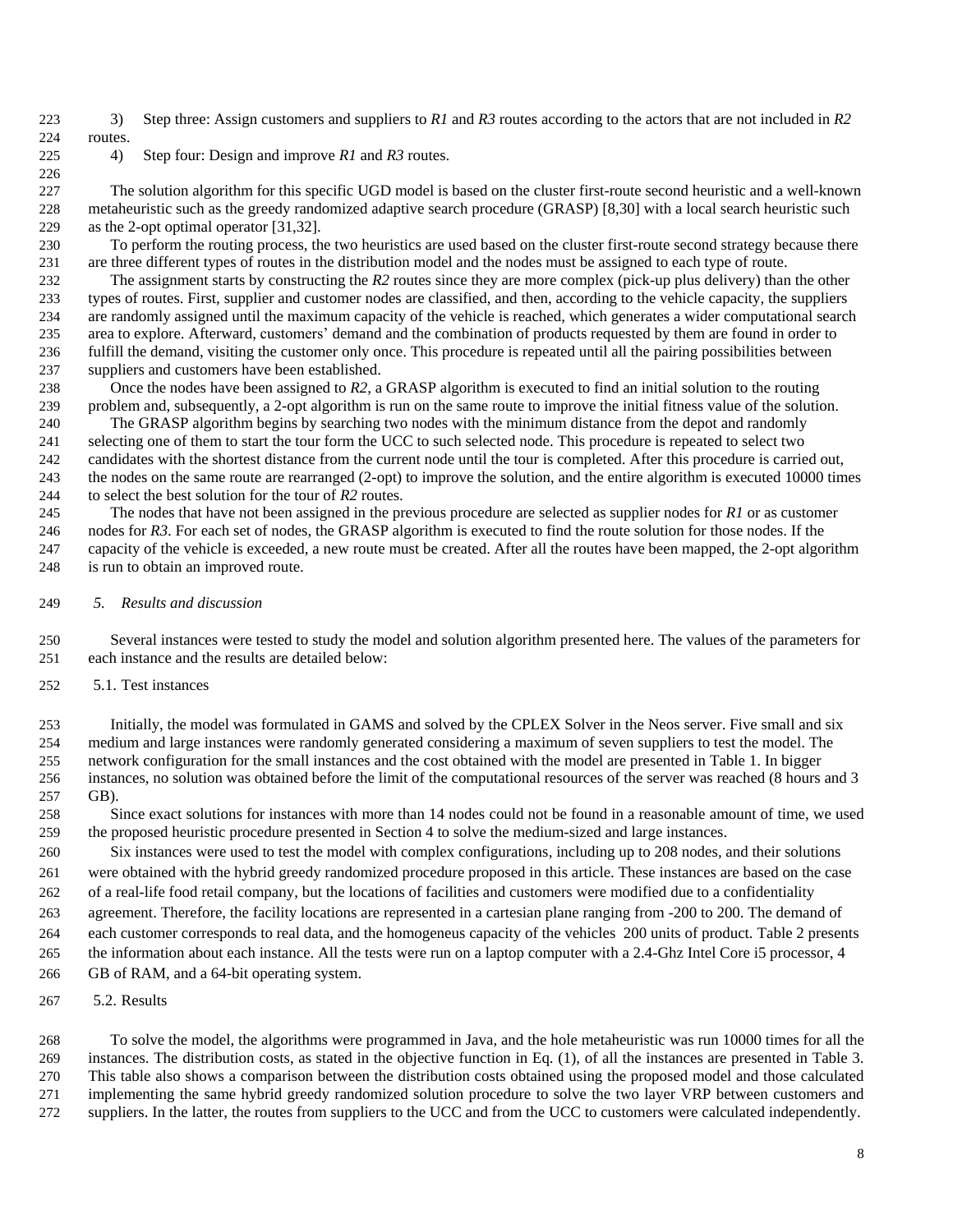Table 3 indicates that the proposed model and solution procedure generates better distribution costs than the classic VRP model. Also, this table shows that, when the number of customers is 50 and the suppliers are 5 or 7, the model produces a noticeable improvement in distribution costs compared with the VRP. Similarly, the number of vehicles needed to perform the operation is lower with the proposed model than with the VRP in every instance. However, when the number of customers increases, the model still produces an improvement, but it does not show a relation between the number of customers and the improvement level.

 Another interesting finding in this model is that the average vehicle load factor in each instance is generally higher in the proposed model than in the VRP. Only instances 1 and 4 have the same load factor in both models, which is due to the fact that the number of goods loaded and delivered by the only vehicle required in these instances is the same in both models. However, in the VRP, this number of products is downloaded and loaded again at the UCC for the further delivery, creating an additional route, which is an unnecessary operation that only increases the distribution cost.

 When there are more suppliers, there is a higher number of product types and products demanded by customers. This generates more diverse routes, in which the rate of products that can be picked up and delivered by the same vehicle is lower. As a result, the quantity of *R2* routes is limited, and, therefore, the products should be delivered to the UCC. Afterward, the products in the UCC are delivered to customers in an increased number of *R3* routes, which makes the total distribution cost of the proposed model similar to that of the VRP, as shown in Table 3.

 Table 4 presents the route configurations generated by the proposed model for every instance, where we can see that *R1* routes were not used in the distribution plans generated by the model. The maximum number of *R2* routes in instance 6 is five, and the maximum number of *R3* routes in instance 6 is three. This is because the higher the number of customers and suppliers, the larger the required routes.

 Fig. 3 shows the different *R2* and *R3* routes in instance 6, which has the highest number of routes. In this figure, we can observe that the algorithm created 4 *R2* routes to deliver products to customers and also to the UCC. The products delivered to the UCC by vehicles on *R2* routes generate 2 other *R3* routes on which the products are delivered to customers that were not visited on *R2* routes.

 Each instance was run 10000 times. With the aim of analyzing the stability of the solution procedure, Fig. 4 presents a distribution plot of all the runs of the six instances, which shows a small variation in every instance. This is expected due to the random behavior of metaheuristic techniques, which do not ensure that an optimal solution to the problem is found. This figure also exhibits the variability between the fitness solution in the tested instances. However, they do not affect the quality of the best solution since the proposed metaheuristic saves all the solutions of the 10000 runs without taking into account if they are good or bad.

# *6. Conclusions*

 This article presented a model to solve a multi-product, multi-layer pick-up and delivery VRP in which several suppliers, one UCC, and several customers are included. The model proposes a distribution strategy in which the products do not need to go through the UCC; instead, they can be transported directly from suppliers to customers. Using different types of routes designed in the model (*R1*, *R2*, and *R3*) in a single distribution plan allows the integration of distribution strategies and product flows among the three different layers. Furthermore, the proposed model can reduce costs in the distribution process compared to other traditional methodologies such as the single VRP model.

 The proposed model was tested using five small instances and six medium-sized and large instances. In the small instances, the solution procedure was a MILP. However, when the number of nodes was higher than 14, said procedure was unable to find an exact solution in a reasonable computation time. In the bigger instances, the model was solved using the hybrid greedy randomized procedure, and the solutions were compared with those of a traditional VRP model. In all the tested instances, the results produced by the proposed model and solution procedure were better than those obtained using the VRP. This difference allows us to conclude that our model can improve distribution networks that have the features included in the problem studied here.

 The proposed solution procedure includes a combination of a GRASP and a 2-opt optimal operator. The model and its procedure solution were successfully used to solve a real-life multi-product, multi-layer pick-up and delivery VRP, generating savings of up to 22%, which can be achieved depending on the structure of the distribution network.

 Future research in this field should take into account the dynamic context of real UGD processes, in which some parameters are variables (e.g., travel time, service time, and the customers' demands). Additionally, further studies may include other characteristics in the model, such as vehicles with different capacities, time windows, split deliveries, and dynamic behaviors, which are also common in urban distribution contexts.

#### **References**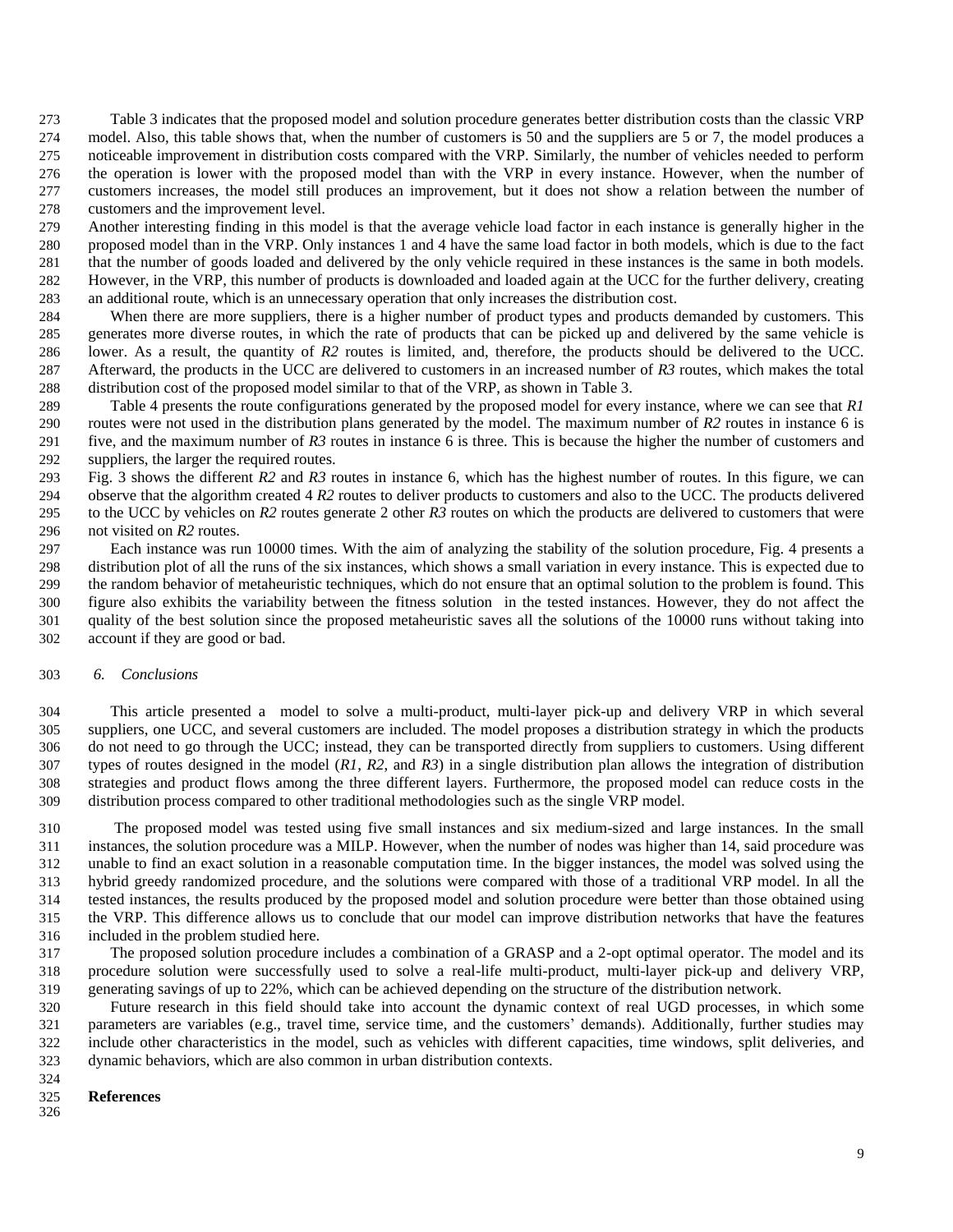- 327 1. Arango-Serna, M. D., Gómez-Marín, C. G., and Serna-Urán, C. A. "Modelos logísticos aplicados a la distribución urbana de mercancías", 328 Revista EIA, 14(28), pp. 57-76 (2017). 328 *Revista EIA*, **14**(28), pp. 57–76 (2017).
- 2. Febbraro, A. Di, Sacco, N., and Saeednia, M. "An agent-based framework for cooperative planning of intermodal freight transport chains", 330 Transportation Research Part C, 64, pp. 72-85 (2016). 330 *Transportation Research Part C*, **64**, pp. 72–85 (2016).<br>331 3. Österle, I., Aditjandra, P. T., Vaghi, C., et al. "The role
- 331 3. Österle, I., Aditjandra, P. T., Vaghi, C., et al. "The role of a structured stakeholder consultation process within the establishment of a sustainable urban supply chain", *Supply Chain Management: An International* 332 urban supply chain", *Supply Chain Management: An International Journal*, **20**(3), pp. 284–299 (2015).<br>333 4. Taniguchi, E., Thompson, R. G., and Yamada, T. "Recent Trends and Innovations in Modelling
- 333 4. Taniguchi, E., Thompson, R. G., and Yamada, T. "Recent Trends and Innovations in Modelling City Logistics", *Procedia - Social and*  334 *Behavioral Sciences*, **125**, pp. 4–14 (2014).
- 5. Arango-Serna, M. D., Zapata-Cortés, J. A., and Serna-Urán, C. A. "Collaborative multiobjective model for urban goods distribution optimization", In New Perspectives on Applied Industrial Tools and Techniques. Management 336 optimization", In *New Perspectives on Applied Industrial Tools and Techniques. Management and Industrial Engineering*, García-Alcaraz J., G.<br>337 Alor-Hernández, A. Maldonado-Macías, and C. Sánchez-Ramírez, Eds., Sprin
- 337 Alor-Hernández, A. Maldonado-Macías, and C. Sánchez-Ramírez, Eds., Springer, Cham, pp. 47–70 (2018). 338 6. Estrada, M. Á. "Análisis de Estrategias Eficientes en la Logística de Distribución de Paquetería (Tesis de Doctorado)", Universidad Politécnica de Cataluña (2007).
- 340 7. Ponce-Cueto, E., Carrasco-Gallego, R., and García-García, R. "Propuesta de una guía de selección del modelo de distribución en el sistema 341 logístico del canal HORECA", *Dirección y Organización*, 37, pp. 67–75 (2 341 logístico del canal HORECA", *Dirección y Organización*, **37**, pp. 67–75 (2009).
- 342 8. Nguyen, V. P., Prins, C., and Prodhon, C. "Solving the two-echelon location routing problem by a GRASP reinforced by a learning process and path relinking", *European Journal of Operational Research*, 216(1), pp. 11 343 path relinking", *European Journal of Operational Research*, **216**(1), pp. 113–126 (2012).
- 344 9. Hemmelmayr, V. C., Cordeau, J.-F., and Crainic, T. G. "An adaptive large neighborhood search heuristic for Two-Echelon Vehicle Routing<br>345 Problems arising in city logistics". Computers & Operations Research. 39(12) 345 Problems arising in city logistics", *Computers & Operations Research*, **39**(12), pp. 3215–3228 (2012).
- 346 10. Faccio, M. and Gamberi, M. "New City Logistics Paradigm: From the 'Last Mile' to the 'Last 50 Miles' Sustainable Distribution",<br>347 Sustainability, 7(11), pp. 14873–14894 (2015). 347 *Sustainability*, **7**(11), pp. 14873–14894 (2015).
- 348 11. Amaral, R. R. and Aghezzaf, E. H. "City Logistics and Traffic Management: Modelling the Inner and Outer Urban Transport Flows in a Two-<br>349 tiered System". Transportation Research Procedia (2015). 349 tiered System", *Transportation Research Procedia* (2015).
- 350 12. Serna-Urán, C. A., Arango-Serna, M. D., Zapata-Cortés, J. A., et al. "An agent-based memetic algorithm for solving three-level freight distribution problems", In Exploring Intelligent Decision Support Systems, J. L 351 distribution problems", In *Exploring Intelligent Decision Support Systems*, J. L. Sánchez-Cervantes, G. Alor-Hernández, M. del P. Salas-Zárate, 352 J. L. García-Alcaraz, and L. Rodríguez-Mazahua, Eds., Springer International Publishing, pp. 111–131 (2018).
- 353 13. Xu, D., Li, K., Zou, X., et al. "An unpaired pickup and delivery vehicle routing problem with multi-visit", *Transportation Research Part E:*  354 *Logistics and Transportation Review*, **103**, pp. 218–247 (2017).
- 355 14. Lu, C. C., Ying, K. C., and Chen, H. J. "Real-time relief distribution in the aftermath of disasters A rolling horizon approach", *Transportation*  356 *Research Part E: Logistics and Transportation Review*, **93**, pp. 1–20 (2016).
- 357 15. Crainic, T. G. and Montreuil, B. "Physical Internet Enabled Interconnected City Logistics", *Faculté des sciences de l'administration, Université*  358 *Laval.*, **13** (2015).
- 359 16. Hasani-Goodarzi, A. and Tavakkoli-Moghaddam, R. "Capacitated Vehicle Routing Problem for Multi-Product Cross- Docking with Split 360<br>360 Deliveries and Pickups", Procedia Social and Behavioral Sciences, 62(2010), 360 Deliveries and Pickups", *Procedia - Social and Behavioral Sciences*, **62**(2010), pp. 1360–1365 (2012).
- 361 17. Shaabani, H. and Kamalabadi, I. N. "An efficient population-based simulated annealing algorithm for the multi-product multi-retailer perishable<br>362 inventory routing problem", *Computers and Industrial Engineering* 362 inventory routing problem", *Computers and Industrial Engineering*, **99**, pp. 189–201 (2016).
- 363 18. Letchford, A. N. and Salazar-González, J. J. "Stronger multi-commodity flow formulations of the Capacitated Vehicle Routing Problem", 364 European Journal of Operational Research, 244(3), pp. 730–738 (2015). 364 *European Journal of Operational Research*, **244**(3), pp. 730–738 (2015).
- 365 19. Rieck, J., Ehrenberg, C., and Zimmermann, J. "Many-to-many location-routing with inter-hub transport and multi-commodity pickup-and-<br>366 19. Riecky, European Journal of Operational Research, 236(3), pp. 863–878 (20 366 delivery", *European Journal of Operational Research*, **236**(3), pp. 863–878 (2014).
- 367 20. Serna-Urán, C. A. "Modelo multi-agente para problemas de recogida y entrega de mercancías con ventanas de tiempo usando un algoritmo 368 memético con relajaciones difusas (Tesis de doctorado)", Universidad Nacional de Colombia (2016).
- 369 21. Boccia, M., Crainic, T. G., Sforza, A., et al. "Multi-commodity location-routing: Flow intercepting formulation and branch-and-cut algorithm",  $\emph{Computers}$  and Operations Research, 89, pp. 94-112 (2018). 370 *Computers and Operations Research*, **89**, pp. 94–112 (2018).
- 371 22. Canales-Bustos, L., Santibañez-González, E., and Candia-Véjar, A. "A multi-objective optimization model for the design of an effective decarbonized supply chain in mining", *International Journal of Production Econ* 372 decarbonized supply chain in mining", *International Journal of Production Economics*, **193**, pp. 449–464 (2017).<br>373 23. Ahkamiraad, A. and Wang, Y. "Capacitated and multiple cross-docked vehicle routing problem with
- 373 23. Ahkamiraad, A. and Wang, Y. "Capacitated and multiple cross-docked vehicle routing problem with pickup, delivery, and time windows", 374 Computers and Industrial Engineering, 119 (November 2016), pp. 76–84 (2018).
- 374 *Computers and Industrial Engineering*, **119**(November 2016), pp. 76–84 (2018). 24. Peres, I. T., Repolho, H. M., Martinelli, R., et al. "Optimization in inventory-routing problem with planned transshipment: A case study in the retail industry". *International Journal of Production Economics*, 193, pp 376 retail industry", *International Journal of Production Economics*, **193**, pp. 748–756 (2017).
- 377 25. Pichka, K., Bajgiran, A. H., Petering, M. E. H., et al. "The two echelon open location routing problem: Mathematical model and hybrid heuristic", Computers & Industrial Engineering, 121, pp. 97-112 (2018). 378 heuristic", *Computers & Industrial Engineering*, **121**, pp. 97–112 (2018).
- 379 26. Zhou, L., Baldacci, R., Vigo, D., et al. "A Multi-Depot Two-Echelon Vehicle Routing Problem with Delivery Options Arising in the Last Mile<br>380 Distribution". *European Journal of Operational Research*, 265, pp. 765 380 Distribution", *European Journal of Operational Research*, **265**, pp. 765–778 (2017).
- 381 27. Toth, P. and Vigo, D. *The Vehicle Routing Problem. Philadelphia, PA, USA: SIAM, 2002.*, Philadelphia, PA, USA: SIAM (2002).
- 382 28. Cordeau, J.-F., Gendreau, M., Laporte, G., et al. "New Heuristics for the vehicle routing problem", In *Logistics Systems: Design and*  383 *Optimization*, A. Langevin and D. Riopel, Eds., Sp, New York, NY, (iv) (2005).<br>384 29. Gropp, W. and Moré, J. J. "Optimization Environments and the NEOS Server".
- 384 29. Gropp, W. and Moré, J. J. "Optimization Environments and the NEOS Server", In *Approximation Theory and Optimization*, Buhmann M. D. and 385 A. Iserles, Eds., Cambridge University Press, pp. 167–182 (1997).<br>386 30. Faure. L., Battaia. G., Marqués. G., et al. "How to anticipate the le
- 386 30. Faure, L., Battaia, G., Marqués, G., et al. "How to anticipate the level of activity of a sustainable collaborative network: The case of urban freight delivery through logistics platforms", IEEE International Confe delivery through logistics platforms", *IEEE International Conference on Digital Ecosystems and Technologies*, (August), pp. 126–131 (2013).<br>388 31. Euchi, J., Yassine, A., and Chabchoub, H. "The dynamic vehicle routing pr
- 388 31. Euchi, J., Yassine, A., and Chabchoub, H. "The dynamic vehicle routing problem: Solution with hybrid metaheuristic approach", *Swarm and*  389 *Evolutionary Computation*, **21**, pp. 41–53 (2015).
- 390 32. Drexl, M. and Schneider, M. "A survey of variants and extensions of the location-routing problem", *European Journal of Operational Research*, 391 **241**(2), pp. 283–308 (2015).

### 3923 **Figure and Table list**

- 394
- 395 Fig 1. Type of routes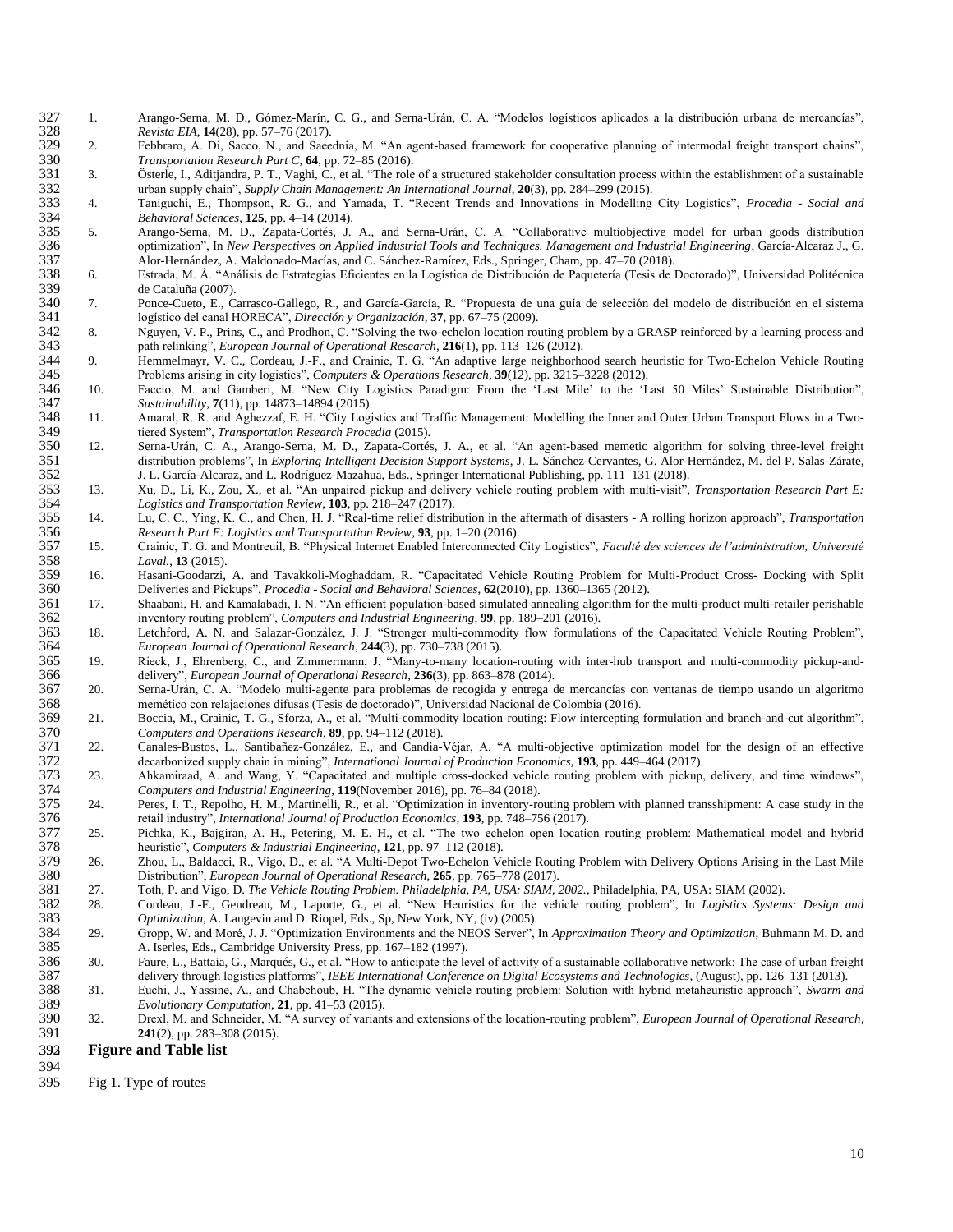

 

Fig 3. *R2* and *R3* ruotes in instance 6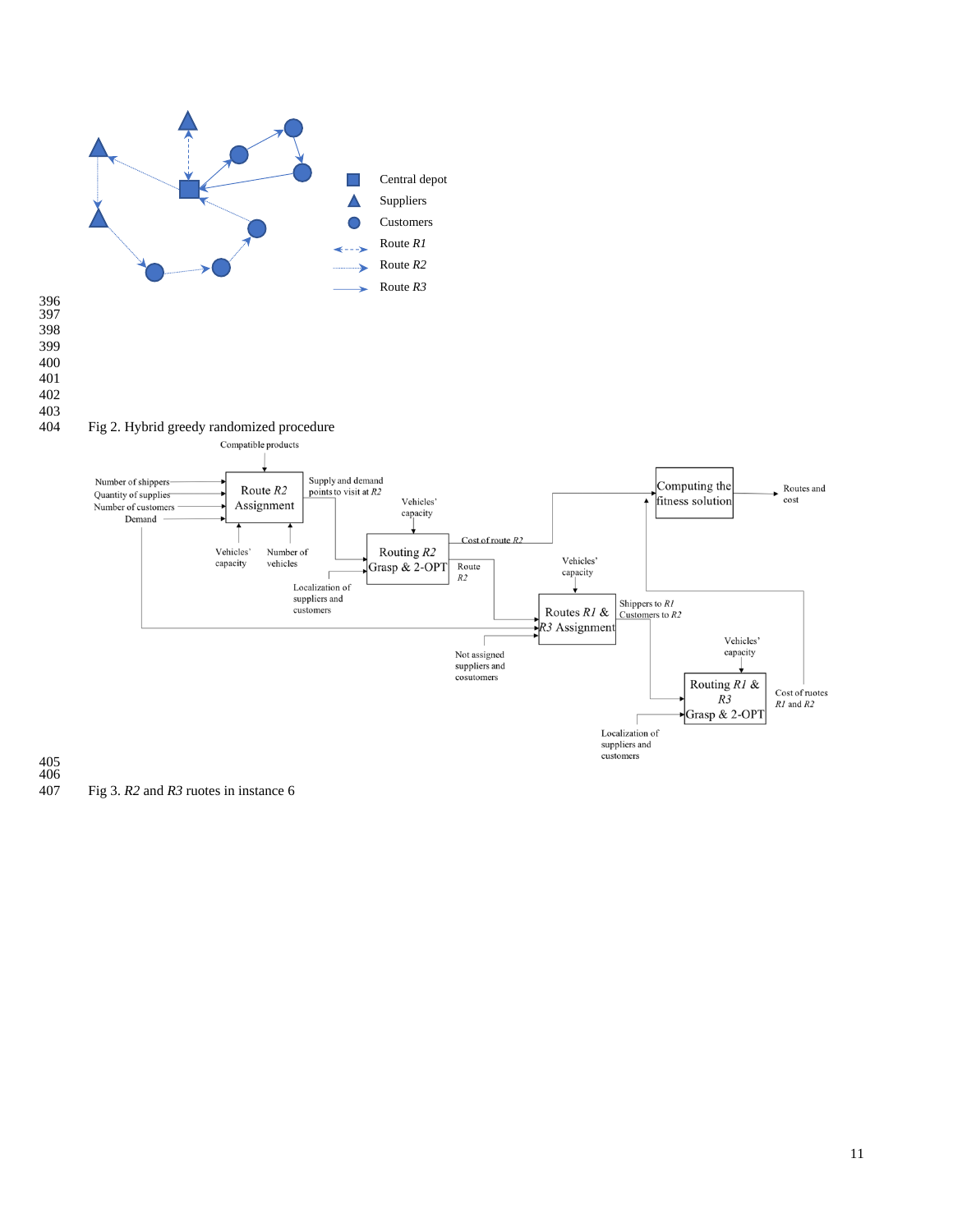

- 
- 
- 
- 
- Fig 4. Boxplots of the 10000 runs of the six instances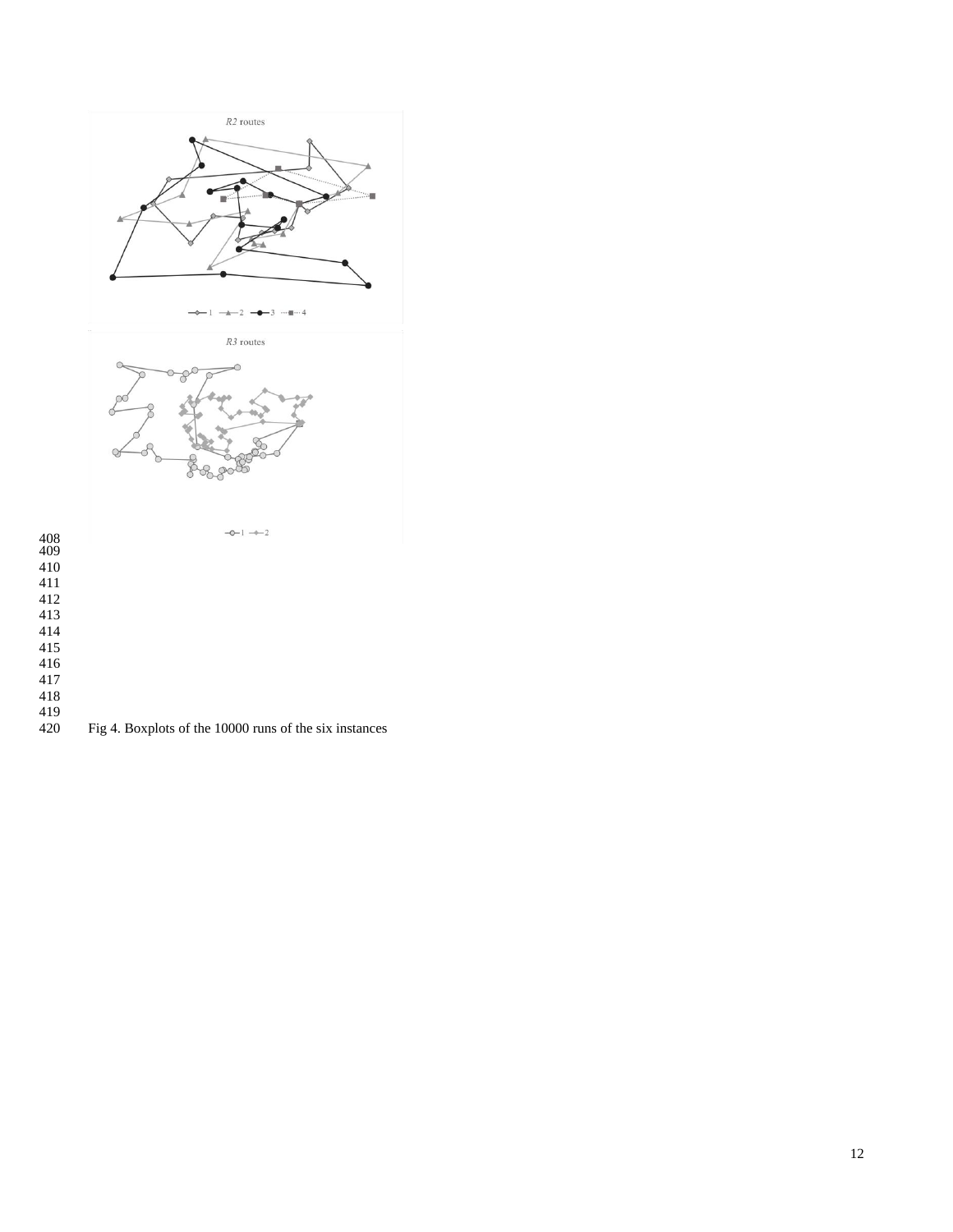



Table 1. Small test instances for exact solutions

| гаото т. оннан тож твяанооз тог оласт зонатонз |                                                                       |           |      |  |  |  |  |  |
|------------------------------------------------|-----------------------------------------------------------------------|-----------|------|--|--|--|--|--|
| Instance                                       | Configuration                                                         | Number of | Cost |  |  |  |  |  |
| number                                         | $(F-0-C)$                                                             | nodes     |      |  |  |  |  |  |
|                                                | $2 - 1 - 3$                                                           | 6         | 244  |  |  |  |  |  |
| 3                                              | $3 - 1 - 6$                                                           | 10        | 470  |  |  |  |  |  |
| 2                                              | $2 - 1 - 5$                                                           | 8         | 318  |  |  |  |  |  |
| 4                                              | $3 - 1 - 8$                                                           | 12        | 493  |  |  |  |  |  |
| 5                                              | $3 - 1 - 10$                                                          | 14        | 494  |  |  |  |  |  |
|                                                | $F$ : Shinner, O: Urban Consolidation Center (UCC), C: final customer |           |      |  |  |  |  |  |

427 *F*: Shipper, *0*: Urban Consolidation Center (UCC), *C*: final customer

- 428 429
- 430

431

#### 432<br>433 433 Table 2. Test instances .

| <b>Instance Number</b> | Configuration $(F - 0 - C)$ | Number of |  |  |
|------------------------|-----------------------------|-----------|--|--|
|                        |                             | nodes     |  |  |
|                        | $5 - 1 - 50$                | 56        |  |  |
| 2                      | $5 - 1 - 100$               | 106       |  |  |
| 3                      | $5 - 1 - 200$               | 206       |  |  |
| 4                      | $7 - 1 - 50$                | 58        |  |  |
| 5                      | $7 - 1 - 100$               | 108       |  |  |
| 6                      | $7 - 1 - 200$               | 208       |  |  |

434 435 436